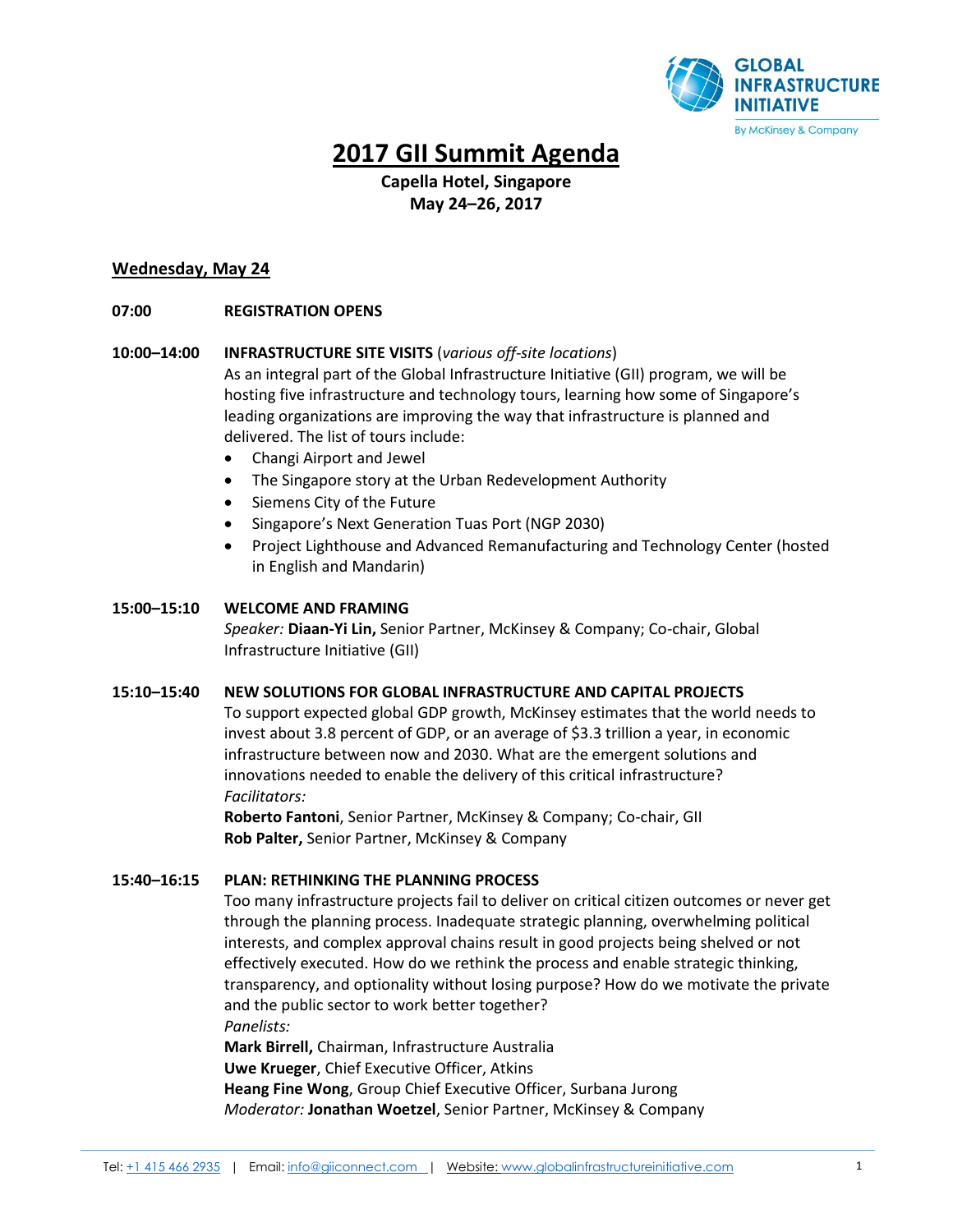# **16:15–16:25 INSPIRING IDEAS: USING "ASSET GENETICS" TO UNLOCK HIDDEN CAPITAL**

Similar to our genetic profiles, infrastructure assets have a set of intrinsic characteristics that establish patterns of behavior and performance. Understanding an asset's unique traits—such as its location, construction materials, usage statistics, physical condition, and maintenance history—can reduce lifecycle costs while also extending its lifespan. Using these characteristics to optimize at scale—in a city or railway network, for example—optimizes spending, unlocks new capital flows and creates the ability to predict and manage the future. How does this work and is this a serious strategy for narrowing the infrastructure gap without raising taxes? *Speaker:* **Ashay Prabhu**, Co-Founder Director, Assetic

# **16:25–17:00 FINANCE: FINDING ALTERNATIVES FOR FUNDING INFRASTRUCTURE**

Despite an estimated \$5 trillion of institutional capital available per year for infrastructure, the capital that flows into infrastructure continues to fall below expectations due to poor risk/return profiles for the majority of projects. Certain jurisdictions are creating alternative funding frameworks and sources—asset recycling, fiscal diplomacy, public–private partnerships, and structured finance—to address this mismatch. What are the benefits and issues in these and other funding frameworks? Collectively, will they help meet investors' risk and return expectations in order to meet infrastructure-investment targets? *Panelists:*

**Keiko Honda**, Chief Executive Officer, Multilateral Investment Guarantee Agency

**Mark Romoff**, President and CEO, The Canadian Council for Public-Private Partnerships **Martin Stanley**, Global Head, Infrastructure and Real Assets, Macquarie Group *Moderator:* **Rob Palter**, Senior Partner, McKinsey & Company

## **17:00–18:00 NETWORKING BREAK**

**18:00–19:00 WELCOME RECEPTION**

## **19:00–21:30 DINNER AND KEYNOTE DISCUSSION**

*Introduction:* **Kevin Sneader**, Senior Partner, McKinsey & Company *Speaker:* **Heng Swee Keat**, Minister for Finance, Republic of Singapore *Moderator:* **Rik Kirkland**, Partner and Director of Publishing, McKinsey & Company

**21:30 NIGHTCAP**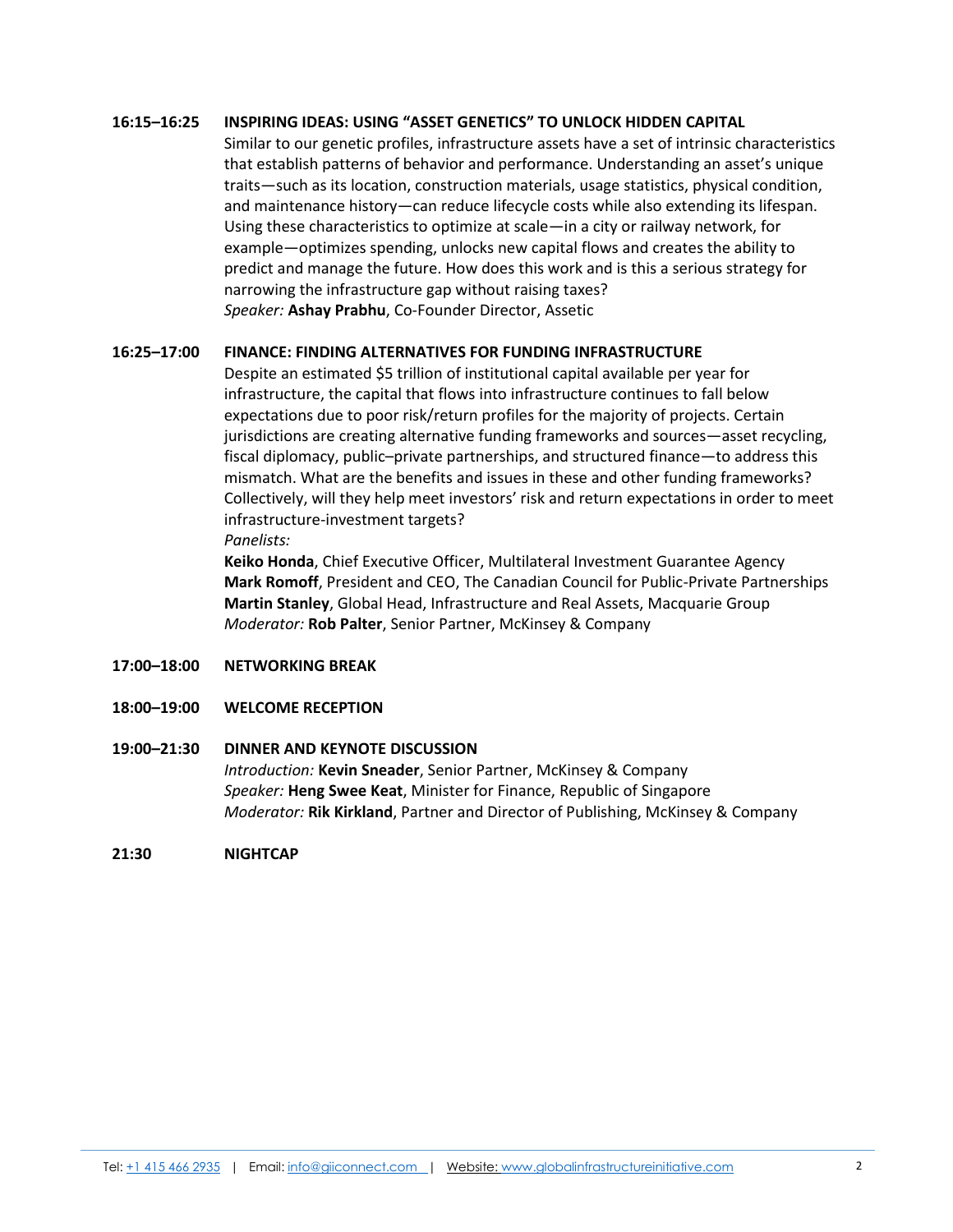# **Thursday, May 25**

#### **06:30–07:30 SUNRISE ACTIVITY**

All participants are invited to join one of three sunrise activities on Tanjong Beach:

- Stand-up paddle boarding (SUP) with Rob Palter
- Beachfront run with Dominic Barton
- Yoga with Jonathan Woetzel

#### **08:30–09:30 DISCUSSION SESSION**

*Participants select one of four concurrent pillar discussion sessions*

#### **PLAN: PLANNING FOR SMART CITIES**

The smart city seems inevitable. Today, we can collect more granular data than ever before, and the Internet of Things is imbuing everything from streetlights to trash cans with intelligence. Despite this, commute times have increased, and cities still generate 70 percent of our global carbon emissions. Will technologies emerge that will enable planners to more accurately predict future development and how to design smart outcomes? What new objectives should planners set for themselves? *Discussion leaders:*

**Michael Berkowitz,** President, 100 Resilient Cities, The Rockefeller Foundation **Graham Bradley**, Chairman, Infrastructure New South Wales **Sean Donohue**, Chief Executive Officer, Dallas Fort Worth International Airport **M.R. Jaishankar**, Chairman & Managing Director, Brigade Group *Moderator:* **Subbu Narayanswamy**, Senior Partner, McKinsey & Company

#### **FINANCE: BUILDING A MARKETPLACE FOR BANKABLE PROJECTS**

Over the past two years, a number of nascent infrastructure marketplaces have emerged, including the Global Infrastructure Hub. With these, the transparency and pipeline is improving, but what more is needed to make projects bankable and create an efficient marketplace? What are the legal, regulatory, and other conditions required to create a framework for managing project development and delivery, sustainable revenue, and an appropriate allocation of risk? *Discussion leaders:*

**Christophe Dossarps**, Chief Executive Officer, Sustainable Infrastructure Foundation **Chris Heathcote**, Chief Executive Officer, Global Infrastructure Hub **Greg Hodkinson**, Chairman, Arup

**Frank Kwok**, Senior Managing Director, Macquarie Infrastructure and Real Assets *Moderator:* **Tyler Duvall**, Partner, McKinsey & Company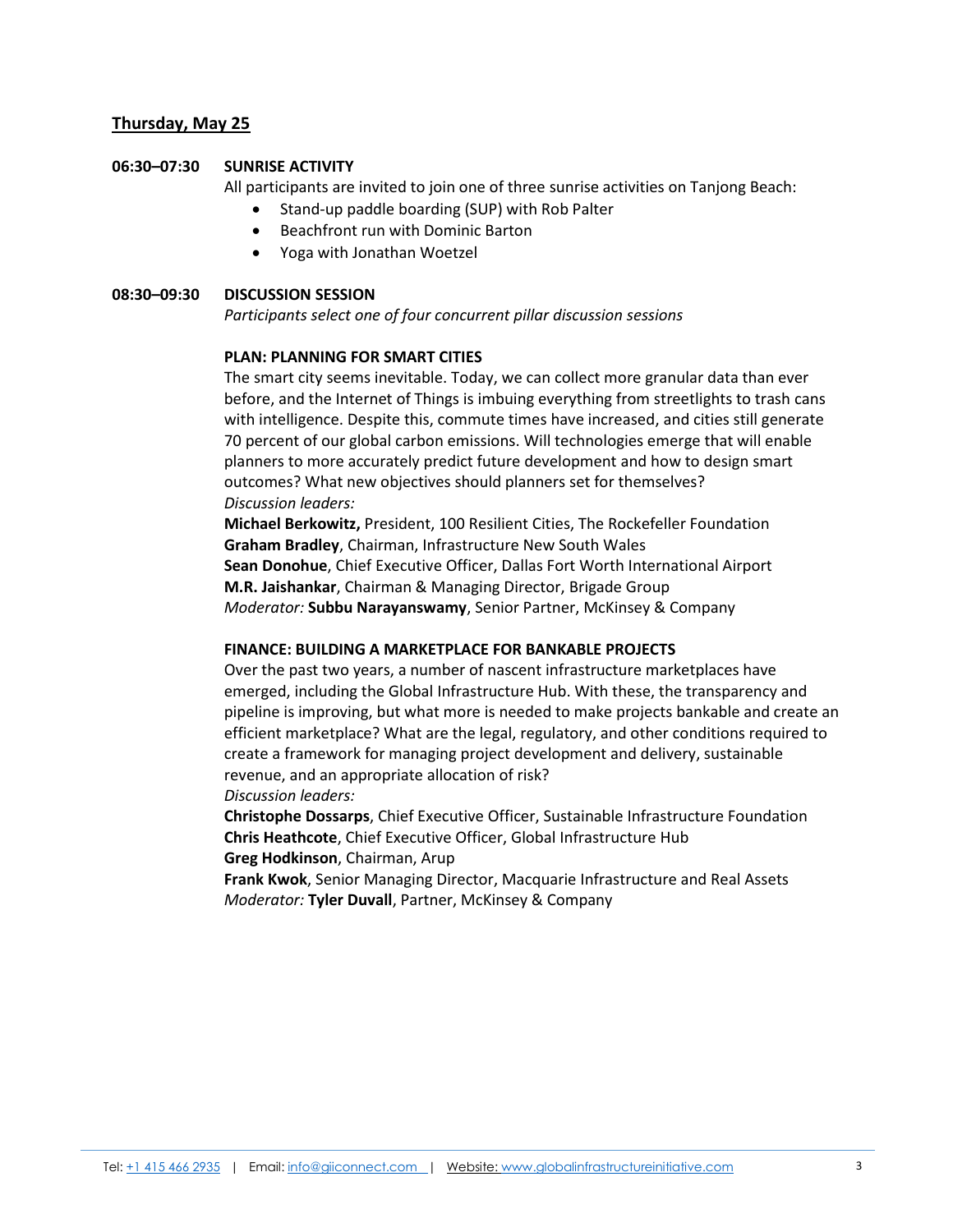#### **BUILD: BUILDING A TALENT PIPELINE TO MEET DEMAND**

The number of global megaprojects is expected to dramatically increase over the coming decades, with the majority occurring in developing countries. Analysis demonstrates that ineffective or inexperienced management teams are a major cause of project delays and cost overruns. How can the industry enable capacity building and knowledge transfer to build a talent pipeline to meet demand? What is the next wave of capabilities training for infrastructure leadership, and how do we transfer knowledge to the owner organizations to improve their capacity? *Discussion leaders:*

**Roger Bailey**, Asset Management Director, Tideway

**Raymond Ch'ien,** Chairman, Hang Seng Bank

**Vahid Ownjazayeri**, Chief Growth Officer, AECOM

**Sean Tompkins,** Chief Executive Officer, Royal Institution of Chartered Surveyors *Moderator:* **Maria Joao Ribeirinho**, Partner, McKinsey & Company

## **OPERATE: USING DATA TO INCREASE ASSET CAPACITY AND PERFORMANCE**

Capacity is often constrained across asset classes, but increasing capital investment is not always the solution. Technological advances in data collection and analytics are generating valuable insights on how to optimize assets. How can owners and operators utilize these insights to improve asset performance, customer experience, and maintenance? What are the opportunities to work with advanced technologies to improve asset capacity and reduce the need for new investments? What can we learn from other sectors?

*Discussion leaders:*

**Michael Hassing,** President and CEO, Ports America **Bruce Hogg,** Managing Director, Head of Infrastructure Americas, CPPIB **Gerhard Kress**, Director of Mobility Data Services, Siemens **Ashay Prabhu,** Co-Founder Director, Assetic *Moderator:* **Martin Hjerpe**, Partner, McKinsey & Company

## **09:40–10:15 OPERATE: MANAGING THE THREATS OF CYBERSECURITY**

In October 2016, a major cyberattack was launched through passive connected devices, shutting down Internet platforms across the world. Worldwide, infrastructure assets and utilities are implementing new technologies that make them vulnerable to disruptive, even destructive, cyberattacks. As we strive for the efficiencies and new business models that connected infrastructure can provide, how do we also ensure their safety from rogue actors and cyberattacks? What can we do to prepare for the inevitable breaches and related issues?

## *Panelists:*

**Roland Busch**, CTO and Executive Member of the Managing Board, Siemens **Paul Nicholas,** Senior Director, Global Security Strategy & Diplomacy Team, Microsoft **Fintan Slye,** Chief Executive, EirGrid

*Moderator:* **Zoher Abdoolcarim**, Asia Editor, TIME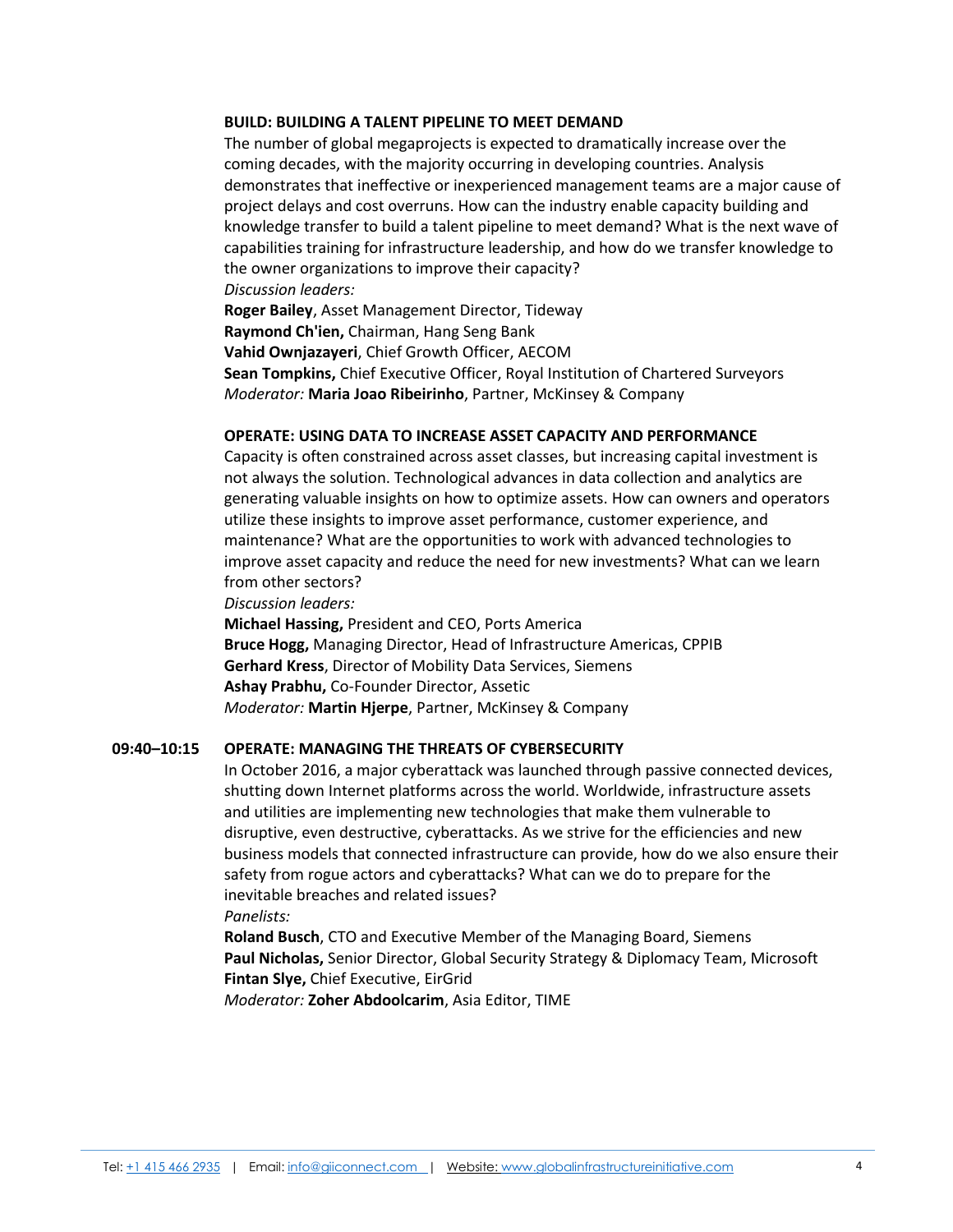#### **10:15–10:25 INSPIRING IDEAS: REIMAGINING CONSTRUCTION**

McKinsey Global Institute's new report analyzes the underlying reasons for the construction industry's productivity challenges, identifying the root causes and seven actions that could create a step-change in construction productivity. With \$1.6 trillion at stake, where do we start?

*Speaker:* **Mukund Sridhar**, Partner, McKinsey & Company

# **10:25–11:00 BUILD: THE FUTURE OF CONSTRUCTION**

Proven management processes and innovative technology-enabled solutions—from drones to next-generation building-information modeling, digitization, and advanced data analytics—have the potential to boost construction productivity by 20 to 25 percent and increase profitability. What are the most tangible proven solutions to improve the outcomes and economics? How are leading companies overcoming the obstacles of fragmentation, cultural resistance, and risk aversion? *Panelists:*

**Greg Bentley**, Chief Executive Officer, Bentley Systems **Isabel Dedring,** Global Transport Leader, Arup **Shaun Kenny,** President, Asia Pacific, Bechtel *Moderator:* **Michael Della Rocca**, Partner, McKinsey & Company

#### **11:00–11:30 NETWORKING BREAK**

#### **11:30–12:05 CROSS-CUTTING: TAKING ACTION FOR THE LONG TERM**

With sluggish economic growth and rising inequality across much of the world, longterm investment in infrastructure is critical to shift countries onto more sustainable, inclusive growth paths. But too often, governments fail to act—and the chasm between what's needed and what actually gets done continues to widen. How do we find fresh ways to set priorities, build consensus, and develop alternatives, such as private-sector financing mechanisms? What is the new 21st-century road map that governments, investors, and companies should follow?

#### *Panelists:*

**Dominic Barton**, Global Managing Partner, McKinsey & Company **Lincoln Leong**, Chief Executive Officer, MTR **Michael Sabia,** President and CEO, Caisse de dépôt et placement du Québec

*Moderator:* **Rik Kirkland**, Partner and Director of Publishing, McKinsey & Company

#### **12:05–12:15 INSPIRING IDEAS: PRINTING THE FUTURE**

Shanghai-based WinSun is pioneering 3-D printing as a construction process. With as few as three employees overseeing the process, commercially viable houses are being built in under one week, using materials from construction and industrial waste. This session will explore how large-scale 3-D printing could transform the industry with respect to design, cost, and time.

*Speaker:* **Ma Yihe**, Chairman and CEO, WinSun 3-D Printing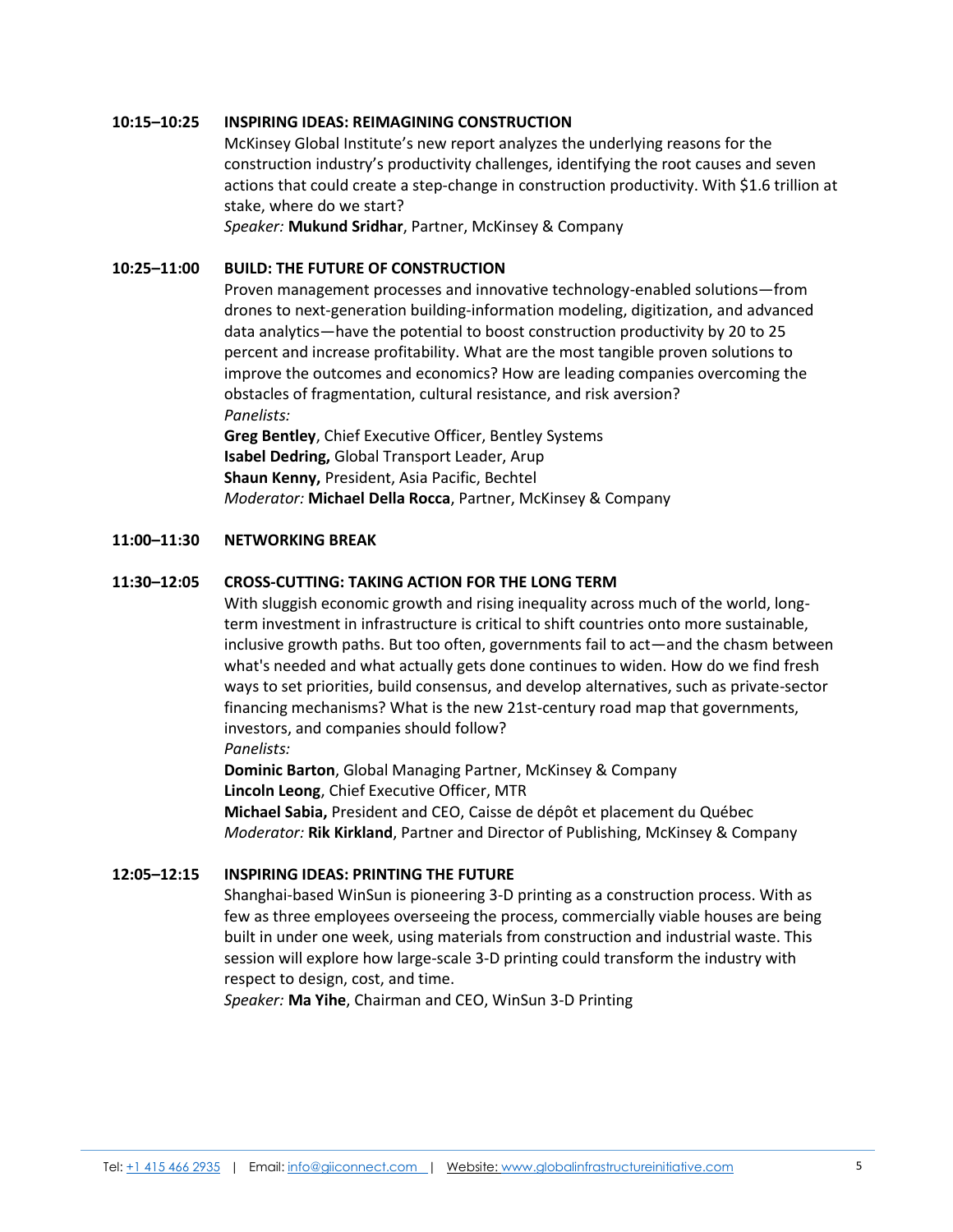## **12:15–12:50 CROSS-CUTTING: TAPPING INTO THE NEXT BIG SKILLS DISRUPTION**

Exacerbated by rapid urbanization, infrastructure demand, and an aging workforce, a deficit of leadership skills may be the biggest bottleneck to infrastructure delivery in the future. However, the industry is not tapping into a large subset of the potential—despite McKinsey's research that diversity is good for the bottom line, women currently hold under 16 percent of senior leadership roles. What proven practices can we apply across the industry to spur systemic change? What is the responsibility of industry leaders to drive measurable progress?

*Panelists:*

**Alice Au**, Senior Partner, Spencer Stuart **Lara Poloni**, Chief Executive Officer, Australia & New Zealand, AECOM **Bruno Roy,** Chief Financial Officer, WSP Global *Moderator:* **Diaan-Yi Lin**, Senior Partner, McKinsey & Company; Co-chair, GII

## **12:50–14:15 LUNCH**

# **14:15–15:15 DISCUSSION SESSIONS**

*Participants select one of four concurrent pillar discussion sessions:*

## **PLAN: OVERCOMING JURISDICTIONAL BOUNDARIES**

Rapid urbanization, migration, and the increasing scale of infrastructure projects are challenging the limits of historic jurisdictional boundaries and our ability to solve problems within the confines of a single municipality. How can regional planning authorities help optimize transport, water, and other networks that span boundaries? How do cities engage their neighbors to learn from each other and improve their planning and integration, while competing for funding? *Discussion leaders:*

**Andy Goodwin**, Chief Executive Officer, SMEC **Eva Skira,** Former Chairman, Water Corporation of Western Australia **Nicholas Wong,** Co-head of Worldwide Projects Group, Clifford Chance **Tom Wright,** President, Regional Plan Association *Moderator:* **Jonathan Woetzel**, Senior Partner, McKinsey & Company

## **FINANCE: ASSUMING THE ROLE OF CATALYST**

Governments have a crucial role to play in providing the structure and funding to ensure that markets work and infrastructure delivers the biggest possible dividend. What tangible steps can governments take to broaden their role and help catalyze projects? What more can governments and the private sector do to ensure that projects deliver on both economic and community criteria? How does fiscal diplomacy fit into infrastructure development in emerging markets?

# *Discussion leaders:*

**Clive Kerner**, Chief Executive Officer, Clifford Capital

**Kiyoshi Nishimura**, Chief Executive Officer, Credit Guarantee & Investment Facility **Dmitry Pankin**, Chairman of the Management Board, Eurasian Development Bank **Fahd al-Rasheed**, Group Chief Executive Officer, King Abdullah Economic City *Moderator:* **Charlie Taylor**, Senior Partner, McKinsey & Company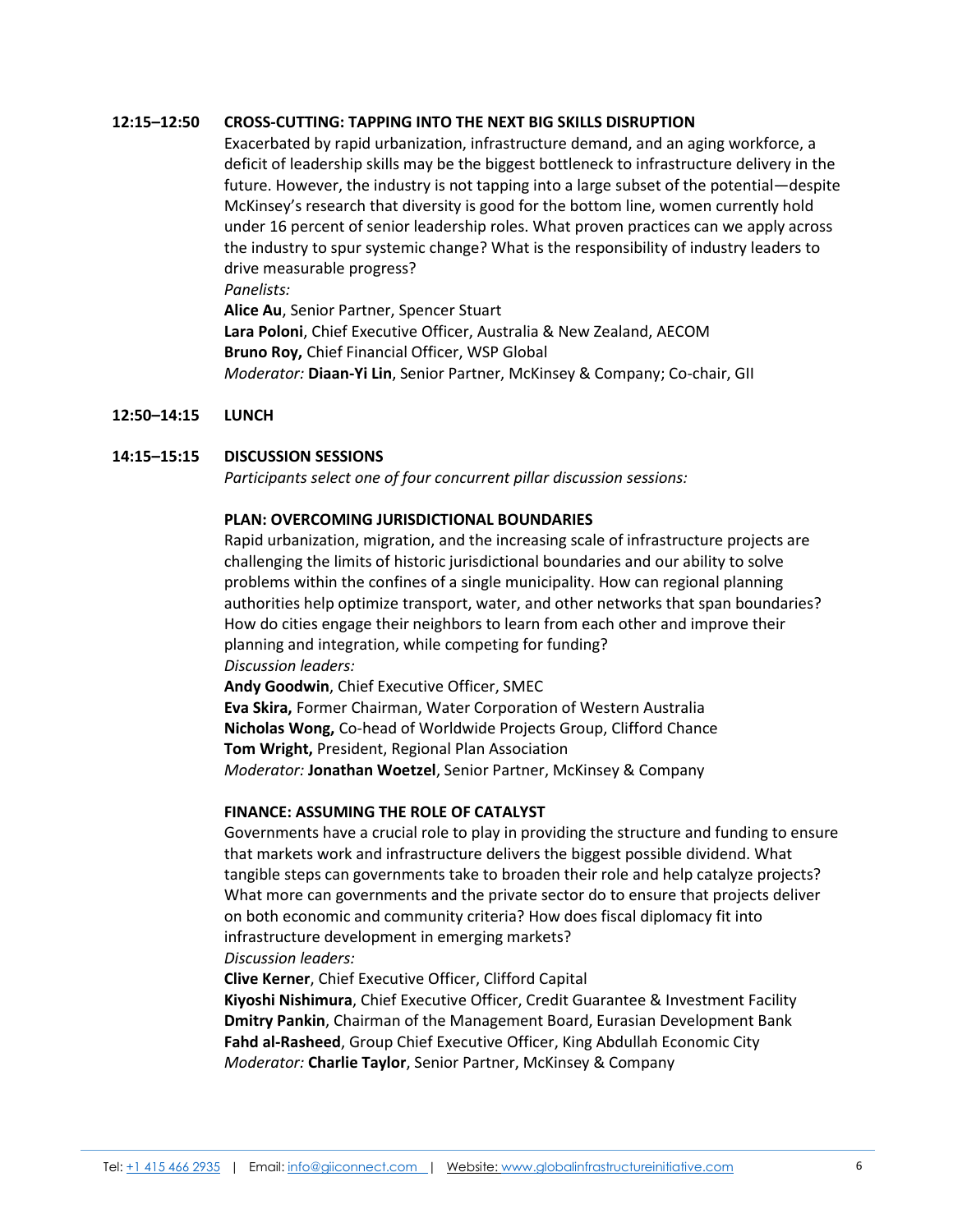#### **BUILD: IMAGINING CONSTRUCTION'S DIGITAL FUTURE**

The construction industry is ripe for disruption, but the adoption of digital solutions has been slow. Technologies from five proven digital approaches have offered the potential to transform the industry at scale: higher-definition surveying and geolocation, nextgeneration 5-D BIM, digital collaboration and mobility, the Internet of Things, and advanced analytics, and future-proof design and construction. Why is the adoption rate so low? What can we do to increase the use of these technologies? *Discussion leaders:*

**Leigh Jasper**, Chief Executive Officer, Aconex **Abhishek Lodha,** Managing Director, Lodha Developers **César Ramirez Martinell**, Chairman, Barcelona Housing System **Thomas Wolf**, Chairman and CEO, RIB Software *Moderator:* **Mukund Sridhar**, Partner, McKinsey & Company

#### **OPERATE: DESIGNING ASSETS TO MAXIMIZE VALUE OVER THE FULL LIFE CYCLE**

In manufacturing, 80 percent of product costs are fixed when the design is complete. As a result, customers are increasingly factoring total life-cycle cost into their procurement decisions. Optimizing the design of infrastructure assets for operational use and the best customer experience over the full life cycle presents a big opportunity to increase the value of an asset. What methods and technologies should infrastructure owners and operators consider when tapping into the hidden value of new projects? *Discussion leaders:*

**Mark Elliott**, Chief Executive Officer, Northwest Rapid Transit **Andrés Kuhlmann**, Chief Executive Officer, Transelec **Gianluca Racana**, Managing Director, Zaha Hadid Architects **Wouter Van Wersch**, President and CEO, GE Asean *Moderator:* **Gernot Strube**, Senior Partner, McKinsey & Company

#### **15:25–16:25 DISCUSSION SESSIONS**

*Participants select one of four concurrent pillar discussion sessions:*

#### **PLAN: INTRODUCING PERFORMANCE-BASED REGULATIONS AND PROCUREMENT**

Worldwide, regulations and regulatory systems are established to improve operational management, promote good practice in safety and environmental management, and encourage private investment through transparent and predictable decision making. Despite these good intentions, regulations and procurement often get in the way of infrastructure and urban development, and fail to deliver on the promise of better performance. What principles facilitate best-practice urban infrastructure development? How do we get rid of unnecessary regulations that stifle productivity and infrastructure delivery?

# *Discussion leaders:*

**Adil Anwar,** Chief Executive Officer, Infrastructure Project Development Facility, Pakistan Ministry of Finance

**Nick Merritt**, Global Head of Infrastructure, Mining & Commodities, Norton Rose Fulbright

**Lyndon Rowe**, Chairman, Synergy

**Jim Stamatis**, Chief Executive Officer, Louis Berger

*Moderator:* **Stuart Shilson,** Senior Partner, McKinsey & Company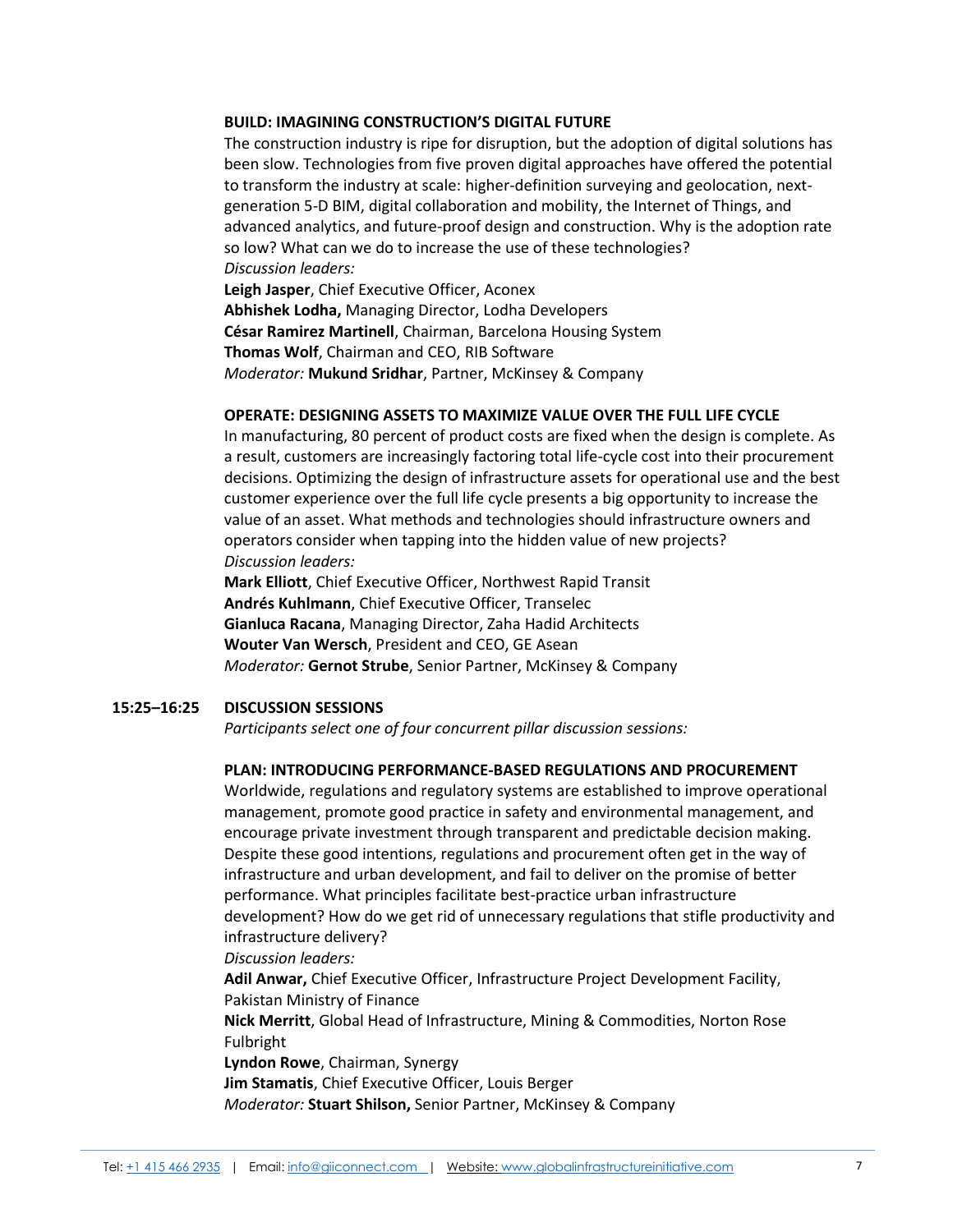#### **FINANCE: MOBILIZING CAPITAL TO FINANCE SUSTAINABLE INFRASTRUCTURE**

Over the next 15 years, the world needs to mobilize trillions of dollars of financing per year to pay for sustainable infrastructure that can withstand changing environments, without contributing to carbon emissions. This presents a significant opportunity for private-sector investors willing to engage in innovative investment strategies and partnership models. How do we get started when political leaders are not always supportive? Is there a role for carbon taxes or cap-and-trade programs? *Discussion leaders:*

**Tas Anvaripour**, Partner, Energy Infrastructure, The Abraaj Group **Andrew Day**, Chief Executive Officer, Hastings Fund Management **Omar Shahzad**, Group Chief Executive Officer, Meinhardt Global **Werner Von Guionneau**, Chief Executive Officer, InfraRed Capital Partners *Moderator:* **Roberto Fantoni**, Senior Partner, McKinsey & Company; Co-chair, GII

#### **BUILD: IMPROVING CONSTRUCTION PRODUCTIVITY AND PROJECT PERFORMANCE**

Construction-sector productivity has flatlined in most advanced economies for decades—a tremendous missed opportunity at both a corporate and economic level. Proven management techniques, such as lean construction and integrated project delivery, have demonstrated how to dramatically improve outcomes. Using recent case studies, participants will delve into the how and why certain management techniques make a big difference.

*Discussion leaders:*

**Clorivaldo Bisinoto,** Chief Executive Officer, Andrade Gutierrez Engenharia **Heinz Ehrbar**, Head Management Major Projects, Deutsche Bahn **Brad Knight**, President and COO, Katerra **Rick Ness,** Commissioner, PT Indika Energy *Moderator:* **Olivier Legrand**, Senior Partner, McKinsey & Company

## **OPERATE: CREATING THE TRANSPORTATION AUTHORITY OF THE FUTURE**

In response to the wave of new technologies, funding pressures, and shifting mobility requirements, departments of transportation (DoTs) have to evolve. As we look ahead, these pressures will only escalate, as will the complexity of projects and the public's desire for transparency into the performance of their DoT. What are the biggest external and internal issues that DoTs will need to deal with? What new business plans will be required to tackle these issues? How can DoTs be structured and managed to catalyze the next generation of innovation and improve the user experience? *Discussion leaders:*

**Rotimi Amaechi,** Minister of Transportation, Federal Republic of Nigeria **Rosemarie Andolino,** President & CEO, Manchester Airports Group USA **Pete Rahn,** Secretary of Transportation, State of Maryland **Vladimir Yakunin**, Chairman of the Supervisory Board, Dialogue of Civilizations Research Institute

*Moderator:* **Tyler Duvall**, Partner, McKinsey & Company

#### **16:25–16:40 SWITCH BREAK**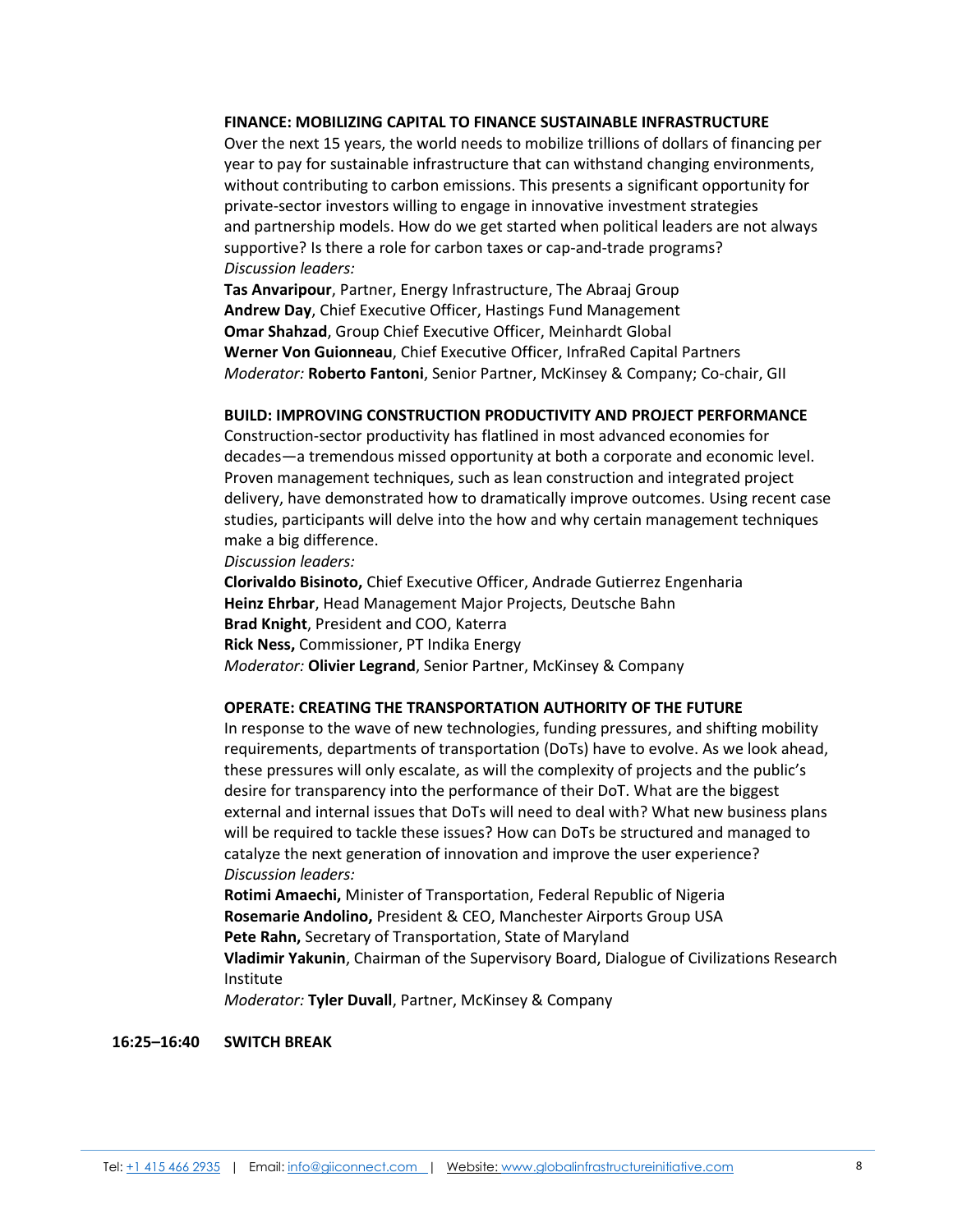# **16:40–16:50 INSPIRING IDEAS: USING SOCIOECONOMIC PLANNING TO CREATE VIBRANT CITIES**

Over the next 20 years, \$40 trillion is likely to be invested in urban infrastructure across 4,400+ cities around the world. To attract and retain people, cities need to compete on economic and lifestyle factors. How do we create the most livable, socially vibrant, and dynamic cities? What can cities to do build thriving economies with ample employment opportunities? How do governance, smart technologies, and infrastructure investment fit into the picture?

*Speaker:* **Ankit Gupta**, Partner, McKinsey & Company

# **16:50–17:10 ENGAGING WITH THE BELT AND ROAD INITIATIVE**

The Belt and Road Initiative (BRI) is an economic and diplomatic strategy to transform world trade and create regional collaboration. In terms of its size, scale and geographic spread, it is arguably the most ambitious economic project of the 21st century intended to connect 65 countries, 65% of the world's population, and one third of global GDP. Successfully implemented, BRI may be a core driver to re-ignite global growth. What opportunities exist for companies and countries to engage? *Speaker:* **Liew Mun Leong**, Chairman, Changi Airport Group and Surbana Jurong *Moderator:* **Guangyu Li**, Senior Partner, McKinsey & Company

#### **17:10–17:30 THE BEST IDEAS**

Recap of the best ideas, insights, and actions from the Global Infrastructure Initiative *Facilitators:*

**Roberto Fantoni,** Senior Partner, McKinsey & Company; Co-chair, GII **Rob Palter**, Senior Partner, McKinsey & Company

- **17:30–19:00 BREAK**
- **19:00–21:30 DINNER AND ENTERTAINMENT**
- **21:30 NIGHTCAP**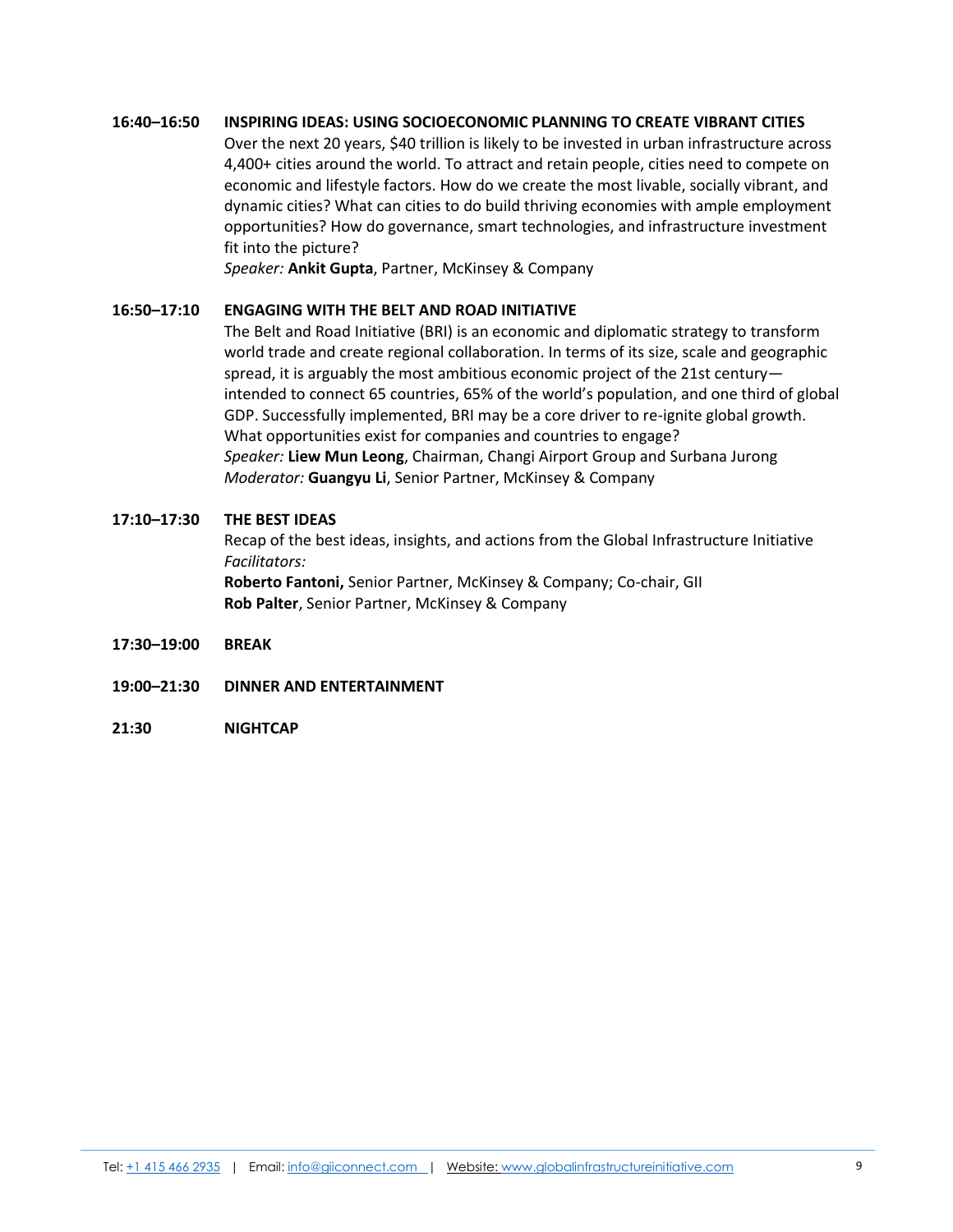# **Friday, May 26**

# **09:00–12:00 SECTOR-SPECIFIC ROUNDTABLES**

GII will be hosting three concurrent sector-specific roundtables covering Engineering & Construction, Energy & Resources, and Real Estate. The roundtables are an evolution of GII, based on requests from participants to have the opportunity to go deeper into specific sectors on some of the most exciting topics.

# **ENGINEERING AND CONSTRUCTION: USING PREDICTIVE ANALYTICS TO IMPROVE PROJECT PLANNING, DESIGN, AND DELIVERY**

Today's low-performing construction and capital-projects ecosystem is ripe for overhaul. Many industries are making huge advances by applying advanced analytics to help improve productivity, reduce risk, and monitor performance. How can the industry better collaborate and use advanced analytics to mitigate repetitive problems experienced in megaprojects? What steps should all leading engineering and construction companies be taking now?

# **ENERGY AND RESOURCES: DELIVERING NEXT-GENERATION RESOURCE PROJECTS FASTER AND CHEAPER TO COMPETE IN THE NEW NORMAL**

With increased volatility in resource and commodity prices, stakeholders from across the value chain are having to adapt to a sustained low-price environment. Given this context, this roundtable will tackle two core topics:

- **Building faster and cheaper in an era of lower resource prices.** What are companies doing in the resource industries to adapt their capital outlay, strategy, and execution to low commodity prices? What lessons and breakthrough ideas can companies learn from other industries who have improved their capital productivity to deliver resources to market on time and below budget, thereby creating value in this challenging environment?
- **Reimagining design and construction in a world of digital disruption.** How will the advent of digital technologies change the way resource projects have been designed and constructed? What could be the project organization and supply chain of the future? What value can be unlocked and what capabilities will be required to capture this potential?